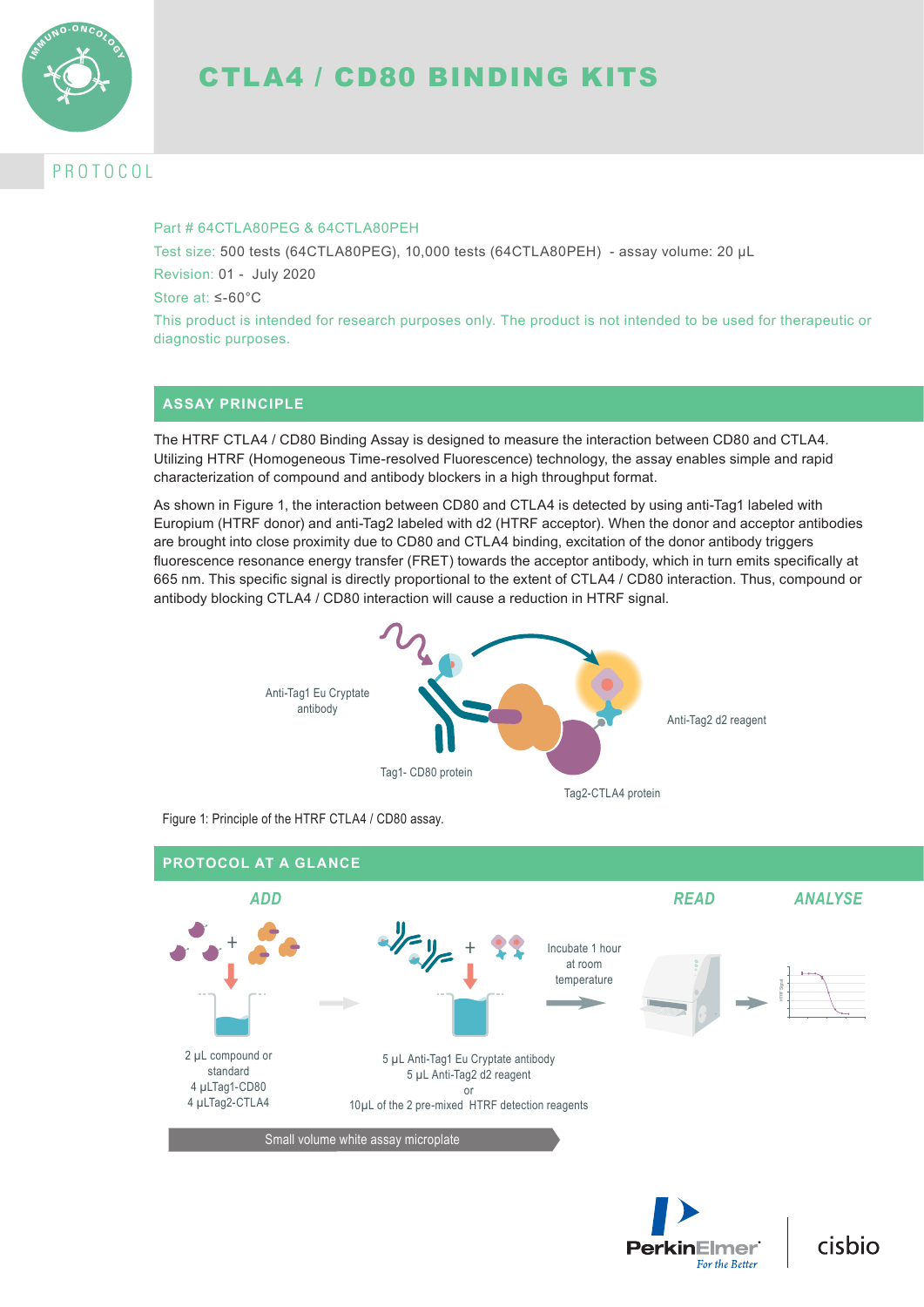| <b>KIT COMPONENTS</b>                   | <b>500 TESTS</b><br>CAT#64CTLA80PEG | <b>10,000 TESTS</b><br><b>CAT#64CTLA80PEH</b> |
|-----------------------------------------|-------------------------------------|-----------------------------------------------|
|                                         |                                     |                                               |
| Tag1-CD80                               | 1 vial - $50 \mu L$                 | 1 vial - 1 mL                                 |
| Frozen                                  | 40X                                 | 40X                                           |
| Tag2-CTLA4                              | 1 vial - $50 \mu L$                 | 1 vial - $1$ mL                               |
| Frozen                                  | 40X                                 | 40X                                           |
| CTLA4 / CD80 standard                   | 1 vial - 50 µL                      | 1 vial - $50 \mu L$                           |
| Frozen                                  | $2.5 \mu M$                         | $2.5 \mu M$                                   |
| Anti-Tag1 Eu Cryptate antibody          | 1 vial - $50 \mu L$                 | 1 vial - $1$ mL                               |
| Frozen                                  | 50X                                 | 50X                                           |
| Anti-Tag2 d2 reagent                    | 1 vial - $50 \mu L$                 | 1 vial - 1 mL                                 |
| Frozen                                  | 50X                                 | 50X                                           |
| PPI Europium Detection Buffer<br>Frozen | 1 vial - 20 mL                      | 1 vial - 220 mL                               |
|                                         |                                     |                                               |

For reading, an HTRF®-Certified Reader is needed. Make sure to use the set-up for Eu Cryptate. For a list of HTRF-compatible readers and setup recommendations, please visit our website at: www.cisbio.com/readers

For HTRF microplate recommendations, please visit www.cisbio.com/microplate-recommendations

## **STORAGE AND STABILITY**



Store the kit at ≤-60°C. Under appropriate storage conditions, reagents are stable until the expiry date indicated on the label.



Once reconstituted, tagged CD80 & CTLA4 stock solution may be frozen, and can be thawed only once. Once thawed (or reconstituted), anti-Tag solutions can be frozen once. To avoid freeze/thaw cycles, it is recommended to dispense remaining stock solutions into disposable plastic vials for storage at ≤-60°C.

**Reagents** 

Thawed PPI Europium Detection Buffer can be stored at 2-8°C on your premises.

## **REAGENT PREPARATION**

#### **BEFORE YOU BEGIN:**

- **•** It is very important to prepare reagents in the specified PPI Europium detection buffer. The use of an incorrect buffer may affect reagent stability and assay results.
- **•** Thaw the frozen reagents at room temperature.
- **•** Before use, allow all reagents to warm up to room temperature then homogeneize buffer. It is recommended to filter buffer before use.
- **•** The tagged protein solutions must be prepared in individual vials DO NOT premix tagged solutions prior to dispensing.
- **•** The anti-Tag solutions must be prepared in individual vials and can be premixed prior to dispensing.
- **•** Compounds may be prepared in PPI Europium detection buffer. We recommend keeping DMSO below 1% during the assay (20 µL final volume).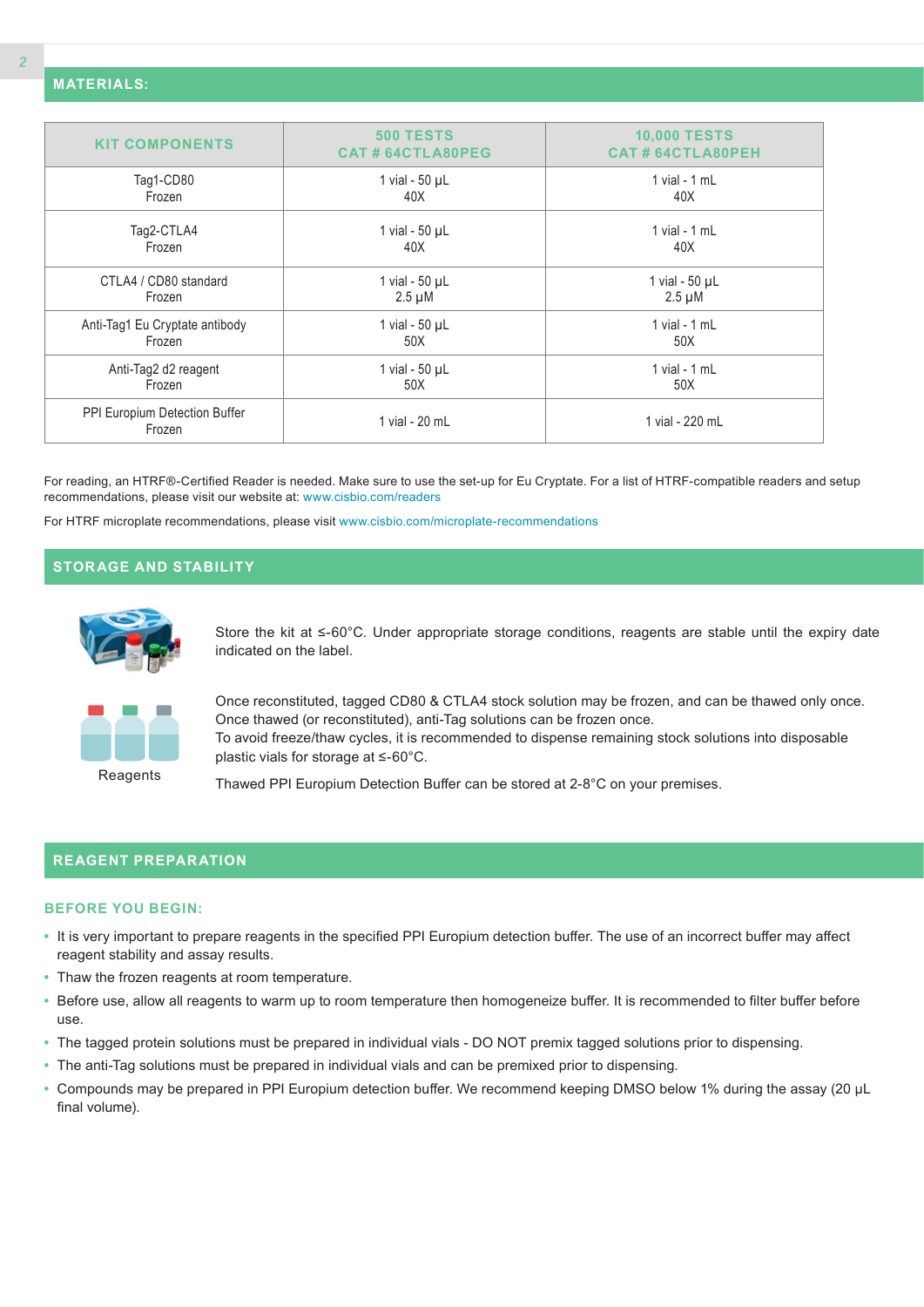## **TO PREPARE STOCK SOLUTIONS:**

Take care to prepare stock and working solutions according to the directions for the kit size you have purchased.

| <b>500 TESTS</b>                                                                                                                       |  | <b>10,000 TESTS</b>                                                                                           |                                                                                                                                               |  |  |  |
|----------------------------------------------------------------------------------------------------------------------------------------|--|---------------------------------------------------------------------------------------------------------------|-----------------------------------------------------------------------------------------------------------------------------------------------|--|--|--|
| Tag1-CD80                                                                                                                              |  |                                                                                                               |                                                                                                                                               |  |  |  |
| Thaw the Tag1-CD80.<br>Mix gently.<br>This 40X stock solution can be frozen and<br>stored at $\leq$ -60°C.                             |  | Thaw the the Tag1-CD80.<br>Mix gently<br>This 40X stock solution can be frozen and<br>stored at $\leq$ -60°C. |                                                                                                                                               |  |  |  |
|                                                                                                                                        |  | Tag2-CTLA4                                                                                                    |                                                                                                                                               |  |  |  |
| Thaw the Tag2-CTLA4.<br>Mix gently.<br>This 40X stock solution can be frozen and<br>stored at $\leq$ -60 $^{\circ}$ C.                 |  |                                                                                                               | Thaw the Tag2-CTLA4.<br>Mix gently.<br>This 40X stock solution can be frozen and<br>stored at $\leq$ -60 $^{\circ}$ C.                        |  |  |  |
|                                                                                                                                        |  | CTLA4 / CD80 Standard                                                                                         |                                                                                                                                               |  |  |  |
| Thaw the CTLA4 / CD80 standard.<br>Mix gently.<br>This standard stock solution can be frozen and<br>stored at $\leq$ -60 $^{\circ}$ C. |  |                                                                                                               | Thaw the CTLA4 / CD80 standard.<br>Mix gently.<br>This standard stock solution can be frozen and<br>stored at $\leq$ -60°C.                   |  |  |  |
|                                                                                                                                        |  | Anti-Tag1 Eu Cryptate antibody                                                                                |                                                                                                                                               |  |  |  |
| Thaw the Anti-Tag1 Eu Cryptate antibody.<br>Mix gently.<br>This 50X Eu stock solution can be frozen and<br>stored at $\leq$ -60°C.     |  |                                                                                                               | Thaw the Anti-Tag1 Eu Cryptate antibody.<br>Mix gently.<br>This 50X Eu stock solution can be frozen and<br>stored at $\leq$ -60 $^{\circ}$ C. |  |  |  |
|                                                                                                                                        |  | Anti-Tag2 d2 reagent                                                                                          |                                                                                                                                               |  |  |  |
| Thaw the Anti-Tag2 d2 reagent.<br>Mix gently.<br>This 50X d2 stock solution can be frozen and<br>stored at $\leq$ -60°C.               |  |                                                                                                               | Thaw the Anti-Tag2 d2 reagent.<br>Mix gently.<br>This 50X d2 stock solution.can be frozen and<br>stored at $\leq$ -60 $^{\circ}$ C.           |  |  |  |
| PPI Europium Detection Buffer                                                                                                          |  |                                                                                                               |                                                                                                                                               |  |  |  |
| Thaw the PPI Europium Detection Buffer<br>The thawed buffer can be stored at 2-8°C on<br>your premises.                                |  |                                                                                                               | Thaw the PPI Europium Detection Buffer<br>The thawed buffer can be stored at 2-8°C on<br>your premises.                                       |  |  |  |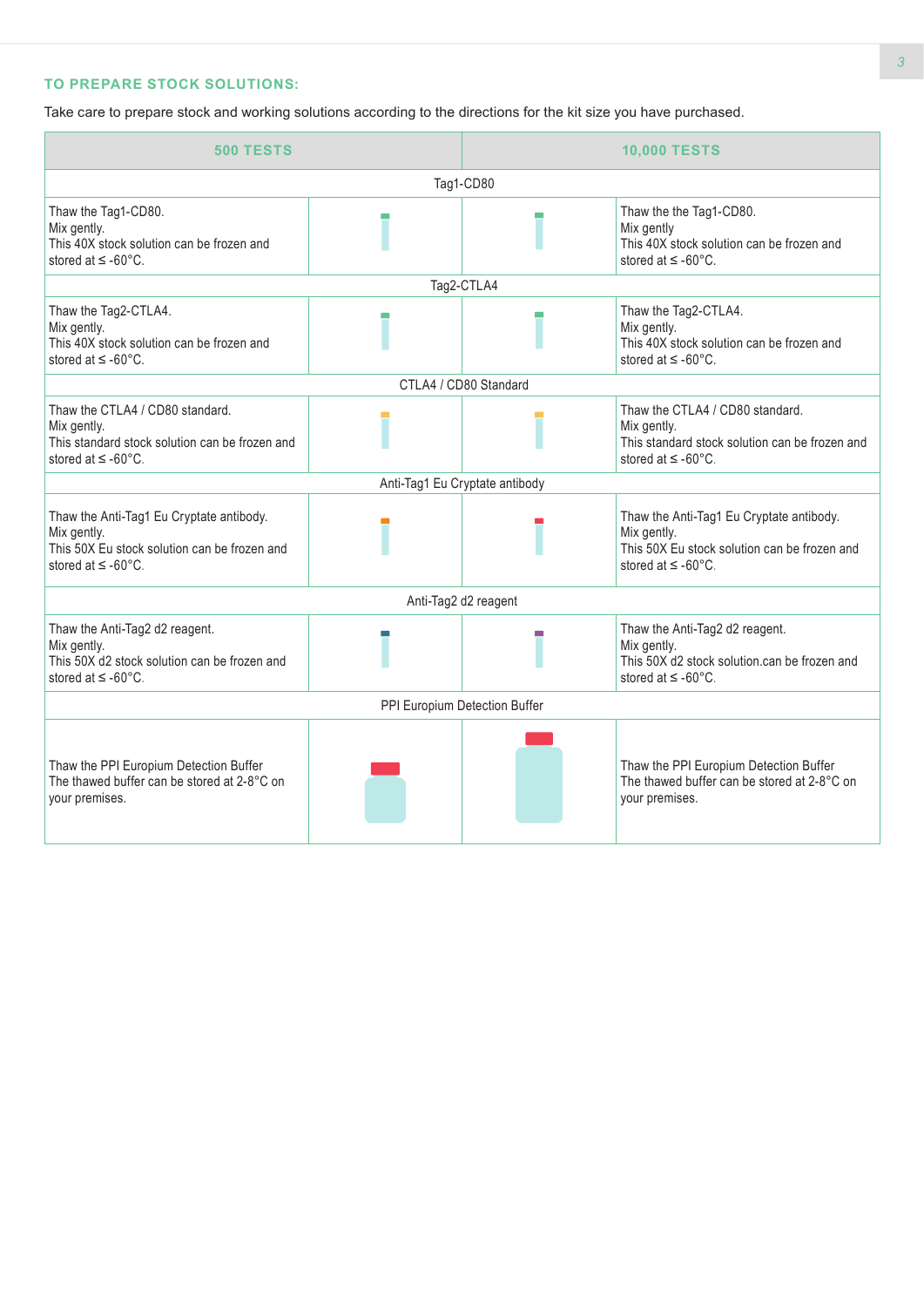#### **TO PREPARE TAG1-CD80 AND TAG2-CTLA4 WORKING SOLUTIONS:**

Each well requires 4 µL of each Tag-protein.



#### **TO PREPARE ANTI-TAG1 EU CRYPTATE ANTIBODY AND ANTI-TAG2 D2 REAGENT WORKING SOLUTIONS:**

Each well requires 5 µL of each anti-Tag donor & acceptor reagents.

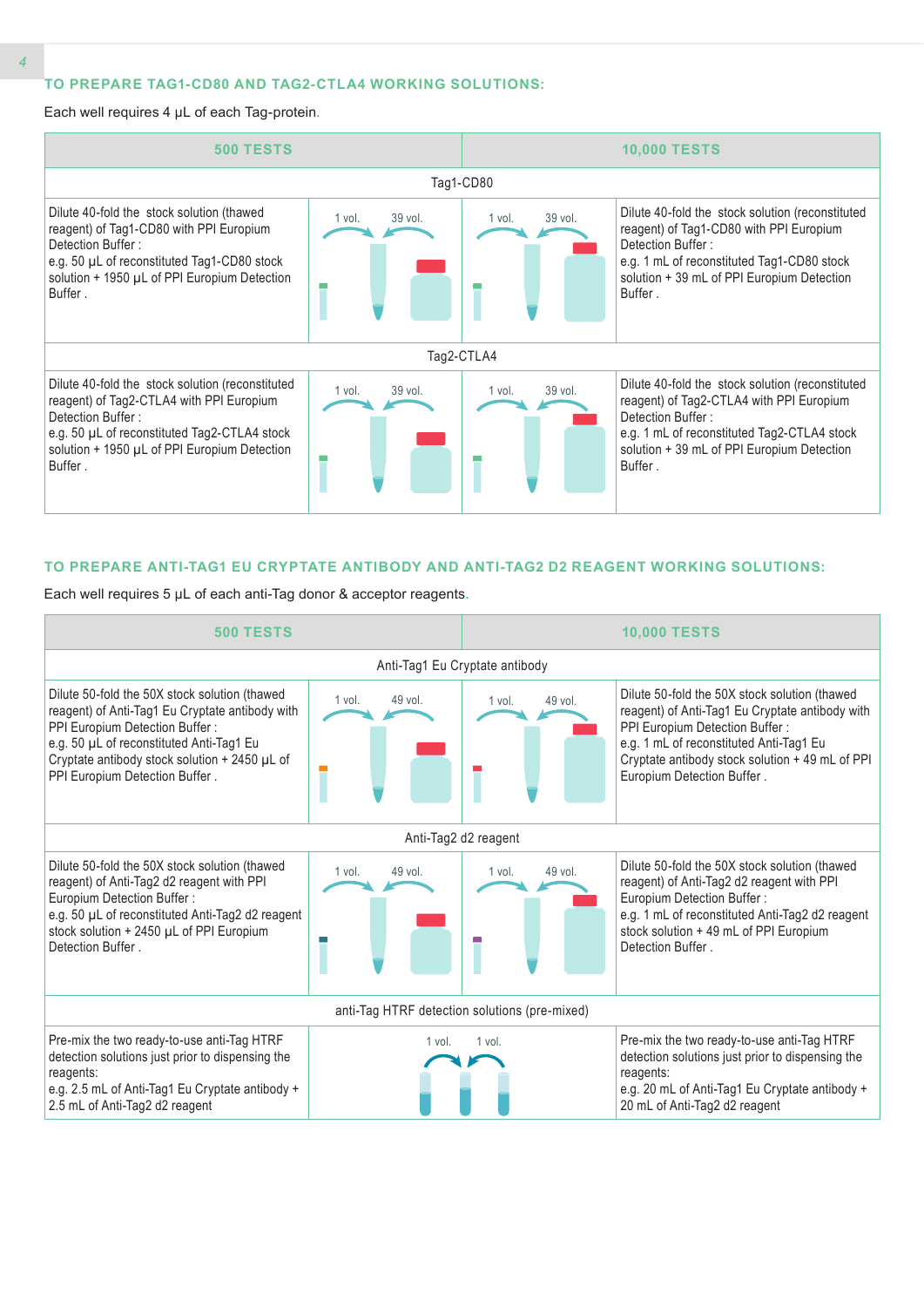## **TO PREPARE WORKING CTLA4 / CD80 STANDARD SOLUTIONS:**

- **•** Each well requires 2 µL of standard.
- **•** In order to counteract any standard sticking, we recommend changing tips between each dilution.

A recommended standard dilution procedure is listed and illustrated below:

- **•** Thaw the CTLA4 / CD80 standard stock solution, this yields the high standard (Std 7: 2.5 µM (2 500 000 pM)).
- **•** Use the high standard (Std 7) to prepare the standard curve using 5-fold serial dilutions as follows:
	- Dispense 40 µL of PPI Europium detection buffer into each vial from Std 6 to Std 0
	- Add 10 µL of standard to 40 µL of PPI Europium detection buffer, mix gently and repeat the serial dilution to make standard solutions: std6, std5, std4, std3, std2, std1

This will create 7 standards for the analyte. Std 0 is PPI Europium detection buffer alone.



| <b>STANDARD</b>                              | <b>SERIAL DILUTIONS</b>                                | <b>WORKING</b><br><b>SOLUTIONS</b> | <b>FINAL</b><br>CONCENTR |
|----------------------------------------------|--------------------------------------------------------|------------------------------------|--------------------------|
| Standard 7<br><b>Standard Stock solution</b> | Thaw the CTLA4 / CD80 standard stock solution          | 2 500 000 pM                       | 250 000 pM               |
| Standard 6                                   | 10 µL Standard 7 + 40 µL PPI Europium detection buffer | 500 000 pM                         | 50 000 pM                |
| Standard 5                                   | 10 µL Standard 6 + 40 µL PPI Europium detection buffer | 100 000 pM                         | 10 000 pM                |
| Standard 4                                   | 10 µL Standard 5 + 40 µL PPI Europium detection buffer | 20 000 pM                          | 2 000 pM                 |
| Standard 3                                   | 10 µL Standard 4 + 40 µL PPI Europium detection buffer | 4 000 pM                           | 400 pM                   |
| Standard 2                                   | 10 µL Standard 3 + 40 µL PPI Europium detection buffer | 800 pM                             | 80 pM                    |
| Standard 1                                   | 10 µL Standard 2 + 40 µL PPI Europium detection buffer | 160 pM                             | 16 pM                    |
| Standard 0                                   | 40 µL PPI Europium detection buffer                    | 0 <sub>pM</sub>                    | 0 pM                     |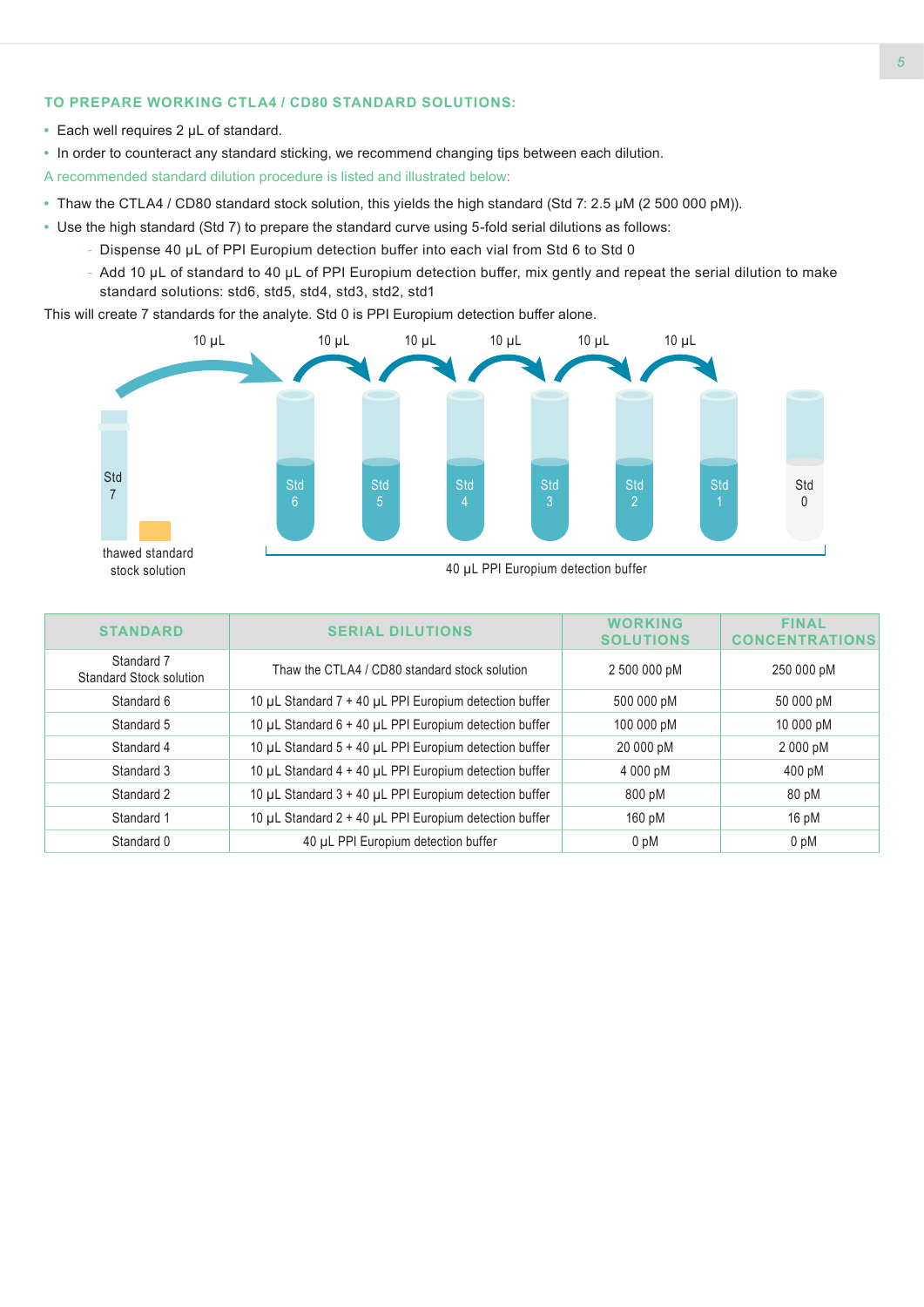|                                  | <b>ASSAY PROTOCOL</b> |                                                                                                                         |                                                                                                                   |  |  |  |  |  |
|----------------------------------|-----------------------|-------------------------------------------------------------------------------------------------------------------------|-------------------------------------------------------------------------------------------------------------------|--|--|--|--|--|
|                                  |                       | Standard                                                                                                                | Samples                                                                                                           |  |  |  |  |  |
| $\overline{\phantom{0}}$<br>Step |                       | Dispense into each standard well<br>2 µL of standard<br>4 µL of Tag1-CD80<br>4 µL of Tag2-CTLA4.                        | Dispense into each sample well<br>2 µL of compound/antibody or buffer<br>4 µL of Tag1-CD80<br>4 µL of Tag2-CTLA4. |  |  |  |  |  |
| $\sim$<br>Step                   |                       | Dispense into all standard & sample wells 10 µL of pre-mixed<br>Anti-Tag1 Eu Cryptate antibody and Anti-Tag2 d2 reagent |                                                                                                                   |  |  |  |  |  |
| S<br>Step                        |                       | Seal the plate and incubate for 1 hour. at room temperature                                                             |                                                                                                                   |  |  |  |  |  |
| $\overline{4}$<br>Step           | $\mathbf{v}$          | Remove the plate sealer and read on an HTRF® compatible reader.                                                         |                                                                                                                   |  |  |  |  |  |

## **STANDARD PROTOCOL FOR INHIBITORY ASSAY IN 20 µL FINAL VOLUME**

|                  | Standard                 | <b>Inhibitor</b>         | Tag1-CD80                | Tag2-CTLA4               | Anti-Tag1 Eu<br>Cryptate antibody | Anti-Tag2 d2<br>reagent  | PPI Europium<br>detection buffer |
|------------------|--------------------------|--------------------------|--------------------------|--------------------------|-----------------------------------|--------------------------|----------------------------------|
| Standard         | 2 <sub>µ</sub>           |                          | $4 \mu L$                | $4 \mu L$                | 5 <sub>µ</sub>                    | 5 <sub>µ</sub>           | $\overline{\phantom{a}}$         |
| Sample           | $\overline{\phantom{a}}$ | 2 <sub>µ</sub>           | $4 \mu L$                | $4 \mu L$                | 5 <sub>µ</sub>                    | 5 <sub>µ</sub>           | ٠                                |
| Positive control | $\overline{\phantom{a}}$ | $\overline{\phantom{a}}$ | $4 \mu L$                | $4 \mu L$                | $5 \mu L$                         | 5 <sub>µ</sub>           | $2 \mu L$                        |
| Negative control | $\overline{\phantom{a}}$ |                          | $4 \mu L$                | $\overline{\phantom{a}}$ | 5 <sub>µ</sub>                    | 5 <sub>µ</sub>           | 6 µL                             |
| Buffer control   | ۰                        | $\overline{\phantom{a}}$ | $\overline{\phantom{a}}$ | ٠                        | ۰                                 | $\overline{\phantom{a}}$ | $20 \mu L$                       |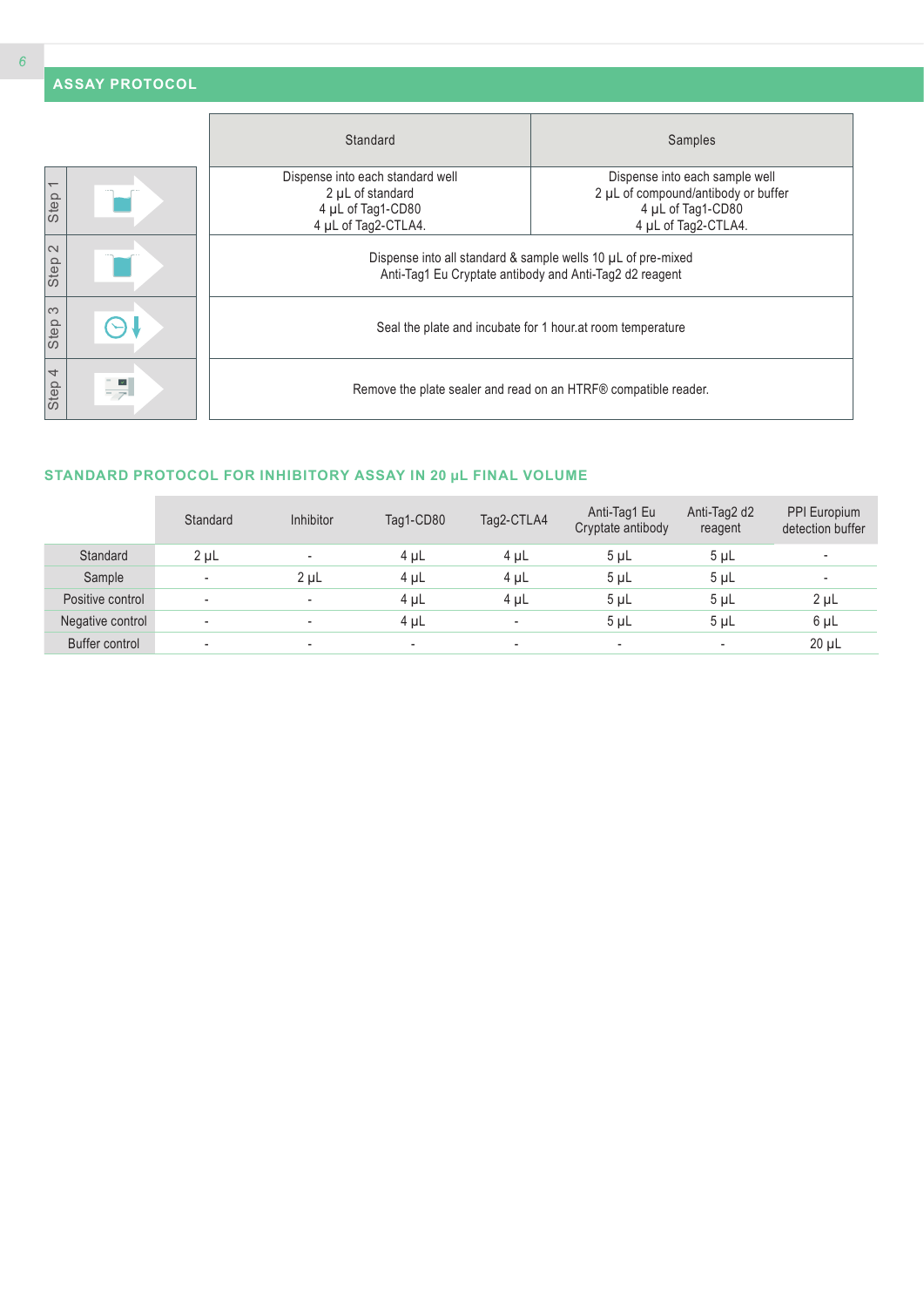## **EXAMPLE OF PLATE MAP**

|               |                                                                                                                                 | $\overline{2}$ | $\mathbf{3}$   | $\overline{4}$                                                                                     | 5              | 6 <sup>°</sup> |
|---------------|---------------------------------------------------------------------------------------------------------------------------------|----------------|----------------|----------------------------------------------------------------------------------------------------|----------------|----------------|
| A             | Buffer control:<br>20 µL PPI Europium detection<br>buffer                                                                       | Repeat Well A1 | Repeat Well A1 | Compound:<br>2 µL compound<br>4 µL Tag1-CD80<br>4 µL Tag2-CTLA4<br>10 µL pre-mix anti-Tag reagents | Repeat Well A4 | Repeat Well A4 |
| B             | Negative control:<br>6 µL PPI Europium detection buffer<br>4 µL Tag1-CD80<br>10 µL pre-mix anti-Tag reagents                    | Repeat Well B1 | Repeat Well B1 | Compound:<br>2 µL compound<br>4 µL Tag1-CD80<br>4 µL Tag2-CTLA4<br>10 µL pre-mix anti-Tag reagents | Repeat Well B4 | Repeat Well B4 |
| $\mathsf{C}$  | Positive control:<br>2 µL PPI Europium detection buffer<br>4 µL Tag1-CD80<br>4 µL Tag2-CTLA4<br>10 µL pre-mix anti-Tag reagents | Repeat Well C1 | Repeat Well C1 | Compound:<br>2 µL compound<br>4 µL Tag1-CD80<br>4 µL Tag2-CTLA4<br>10 µL pre-mix anti-Tag reagents | Repeat Well C4 | Repeat Well C4 |
| D             | $Std 0$ :<br>2 µL Standard 0<br>4 µL Tag1-CD80<br>4 µL Tag2-CTLA4<br>10 µL pre-mix anti-Tag reagents                            | Repeat Well D1 | Repeat Well D1 | Compound:<br>2 µL compound<br>4 µL Tag1-CD80<br>4 µL Tag2-CTLA4<br>10 µL pre-mix anti-Tag reagents | Repeat Well D4 | Repeat Well D4 |
| E             | Std 1:<br>2 µL Standard 1<br>4 µL Tag1-CD80<br>4 µL Tag2-CTLA4<br>10 µL pre-mix anti-Tag reagents                               | Repeat Well E1 | Repeat Well E1 | Compound:<br>2 µL compound<br>4 µL Tag1-CD80<br>4 µL Tag2-CTLA4<br>10 µL pre-mix anti-Tag reagents | Repeat Well E4 | Repeat Well E4 |
| F             | Std 2:<br>2 µL Standard 2<br>4 µL Tag1-CD80<br>4 µL Tag2-CTLA4<br>10 µL pre-mix anti-Tag reagents                               | Repeat Well F1 | Repeat Well F1 | Compound:<br>2 µL compound<br>4 µL Tag1-CD80<br>4 µL Tag2-CTLA4<br>10 µL pre-mix anti-Tag reagents | Repeat Well F4 | Repeat Well F4 |
| ${\mathsf G}$ | Std 3:<br>2 µL Standard 3<br>4 µL Tag1-CD80<br>4 µL Tag2-CTLA4<br>10 µL pre-mix anti-Tag reagents                               | Repeat Well G1 | Repeat Well G1 | Compound:<br>2 µL compound<br>4 µL Tag1-CD80<br>4 µL Tag2-CTLA4<br>10 µL pre-mix anti-Tag reagents | Repeat Well G4 | Repeat Well G4 |
| H             | Std 4:<br>2 µL Standard 4<br>4 µL Tag1-CD80<br>4 µL Tag2-CTLA4<br>10 µL pre-mix anti-Tag reagents                               | Repeat Well H1 | Repeat Well H1 |                                                                                                    |                |                |
|               | Std 5:<br>2 µL Standard 5<br>4 µL Tag1-CD80<br>4 µL Tag2-CTLA4<br>10 µL pre-mix anti-Tag reagents                               | Repeat Well I1 | Repeat Well I1 |                                                                                                    |                |                |
| J             | Std 6:<br>2 µL Standard 6<br>4 µL Tag1-CD80<br>4 µL Tag2-CTLA4<br>10 µL pre-mix anti-Tag reagents                               | Repeat Well J1 | Repeat Well J1 |                                                                                                    |                |                |
| K.            | Std 7:<br>2 µL Standard 7<br>4 µL Tag1-CD80<br>4 µL Tag2-CTLA4<br>10 µL pre-mix anti-Tag reagents                               | Repeat Well K1 | Repeat Well K1 |                                                                                                    |                |                |